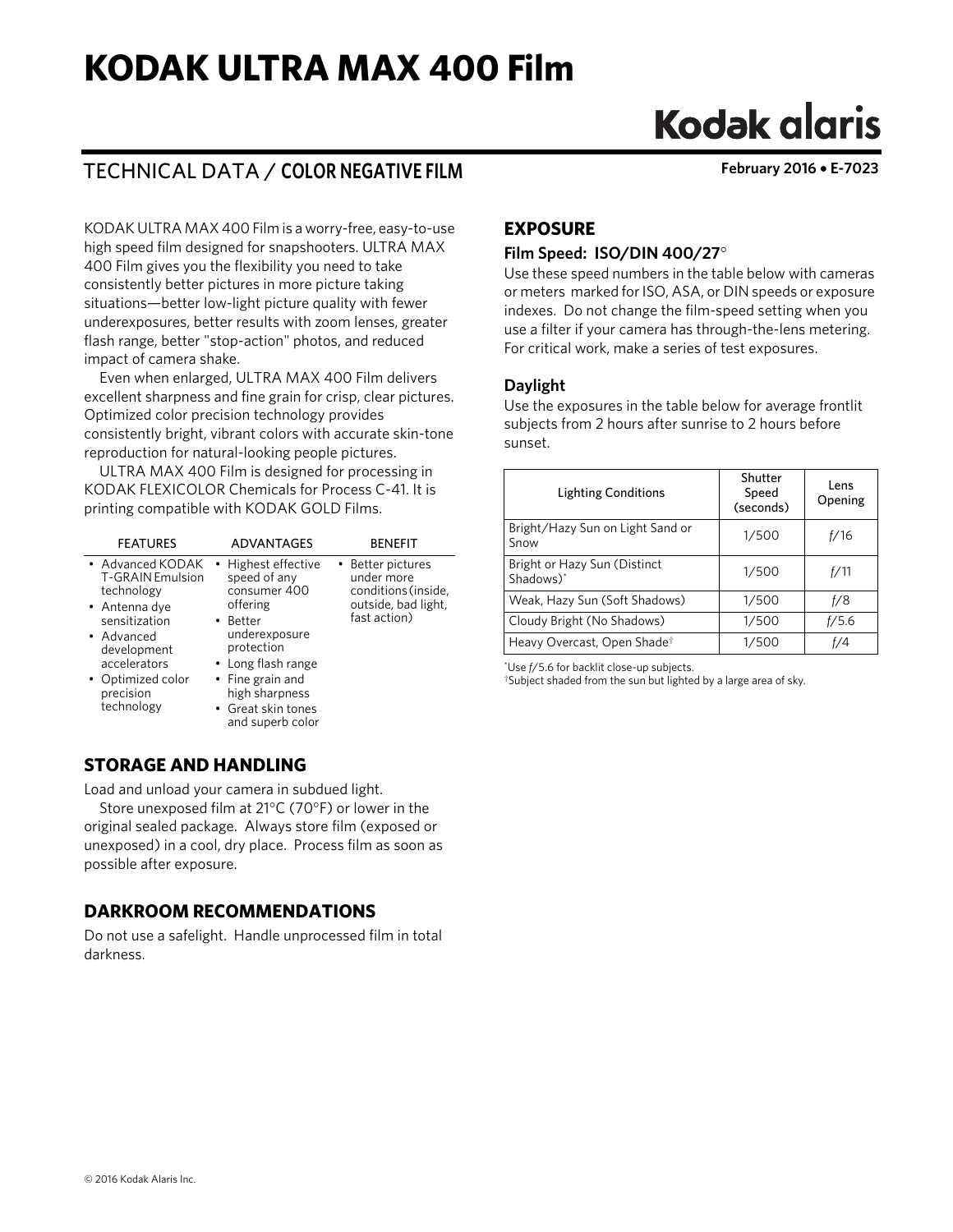#### **Electronic Flash:**

Use the appropriate guide number in the table below as a starting point for your equipment. Select the unit output closest to the number given by your flash manufacturer. Then find the guide number for feet or metres.

To determine the lens opening, divide the guide number by the flash-to-subject distance. If negatives are too dark (overexposed), use a higher guide number; if they are too light (underexposed), use a lower number.

| Unit Output<br>(BCPS)* | Guide Number     |                    |
|------------------------|------------------|--------------------|
|                        | Distance in Feet | Distance in Meters |
| 350                    | 85               | 26                 |
| 500                    | 100              | 30                 |
| 700                    | 120              | 36                 |
| 1000                   | 140              | 42                 |
| 1400                   | 170              | 50                 |
| 2000                   | 200              | 60                 |
| 2800                   | 240              | 70                 |
| 4000                   | 280              | 85                 |
| 5600                   | 340              | 105                |
| 8000                   | 400              | 120                |

\*BCPS = beam candlepower seconds

**Automatic Flash Units:** Set ISO / ASA selector to 400.

#### **Fluorescent and High-Intensity Discharge Lights**

For best results without special printing, use the color-correction filters in the table below as starting points when you expose these films under fluorescent and high-intensity discharge lamps. Use exposure times of 1/60 second or longer to avoid the brightness and color variations that occur during a single alternating-current cycle.

Though this film is tolerant of mixed-lighting situations, for best color results under uniform fluorescent or high-intensity discharge sources, use the exposure and filter recommendations given below. These recommendations are starting points.

Actual filtration may vary between lamps and lamp manufacturers. Depending on the specific source, additional filtration or special printing may be required to achieve best results.

| Type of<br>Fluorescent<br>Lamp | <b>KODAK Color</b><br><b>Compensating Filters</b> | <b>Exposure Adjustment</b> |
|--------------------------------|---------------------------------------------------|----------------------------|
| Daylight                       | 40R                                               | $+2/3$ stop                |
| White                          | $20C + 30M$                                       | +1stop                     |
| Warm White                     | 40 <sub>B</sub>                                   | +1stop                     |
| Warm White<br>Deluxe           | $30B + 30C$                                       | $+1\frac{1}{3}$ stops      |
| Cool White                     | 30M                                               | $+2/3$ stop                |
| Cool White<br>Deluxe           | $10C + 10M$                                       | $+2/3$ stop                |

**Note:** When you do not know the type of fluorescent lamps, try a 10C + 20M filter combination and increase exposure by  $\frac{2}{3}$  stop; color rendition may be less than optimum.

| Type of High-Intensity<br>Discharge Lamp | <b>KODAK Color</b><br>Compensating<br><b>Filters</b> | Exposure<br>Adjustment |
|------------------------------------------|------------------------------------------------------|------------------------|
| High Pressure Sodium Vapor               | $70B + 50C$                                          | $+3$ stops             |
| Metal Halide                             | $10R + 20M$                                          | $+2/3$ stop            |
| Mercury Vapor with Phosphor              | $20R + 20M$                                          | $+2/3$ stop            |
| Mercury Vapor without<br>Phosphor        | 80R                                                  | $+1\frac{2}{3}$ stops  |

**Note:** Some primary color filters were used in the tables above to reduce the number of filters and/or to keep the exposure adjustment to a minimum. Red filters were substituted for equivalent filtration in magenta and yellow. Blue filters were substituted for equivalent filtration in cyan and magenta.

#### **Adjustments for Long and Short Exposures**

You do not need to make any exposure or filter adjustments for exposure times of 1/10,000 second to 1 second. Exposures longer than 1 second may require compensation and filtration.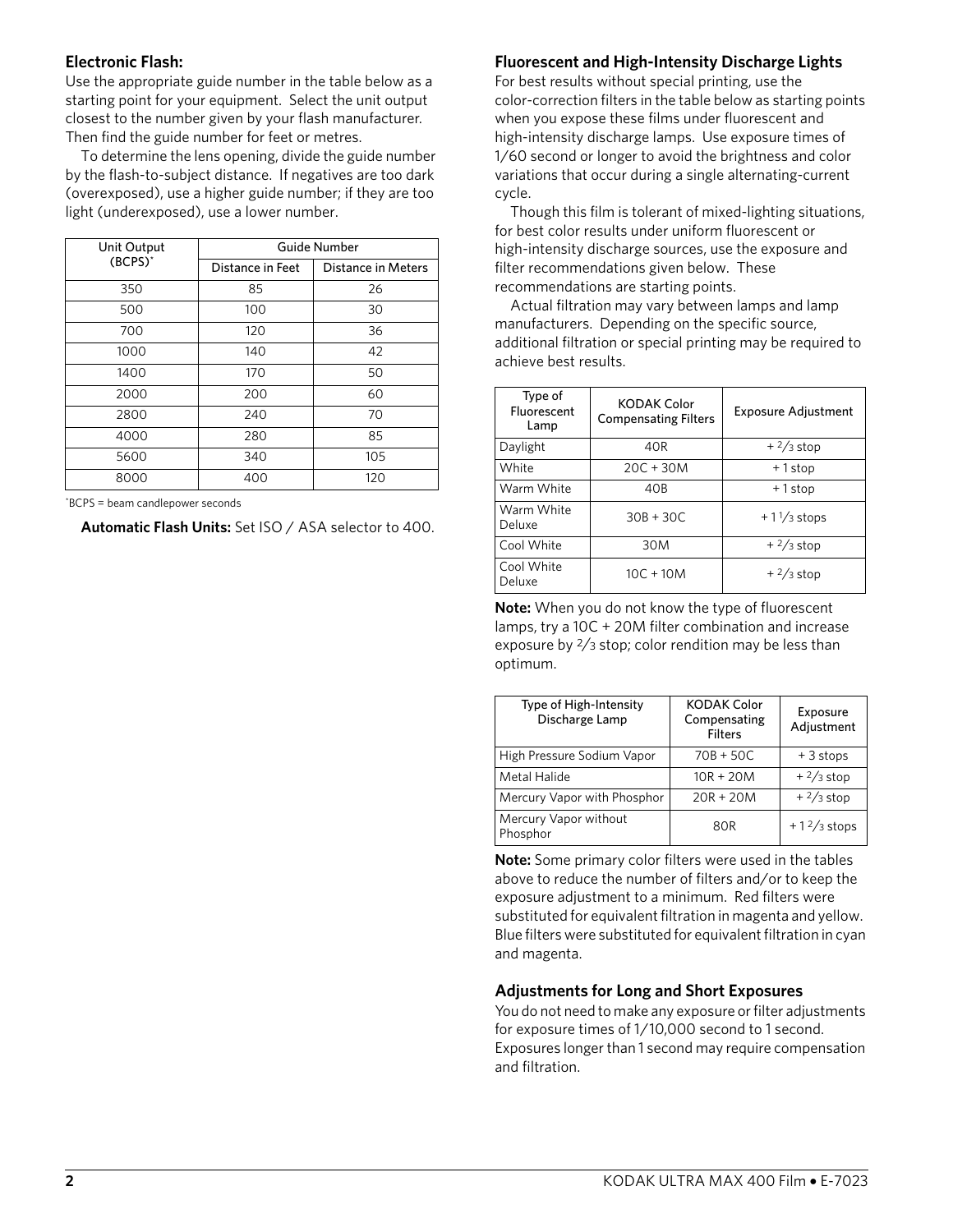## **PROCESSING**

Process in KODAK FLEXICOLOR Chemicals for Process  $C - 41.$ 

## **JUDGING NEGATIVE EXPOSURES**

You can check the exposure level of the color negative with a suitable electronic densitometer equipped with a filter such as the red filter for Status M Densitometry or a KODAK WRATTEN Gelatin Filter No. 92. Depending on the subject and the light source used for exposure, a normally exposed color negative measured through the red filter should have the approximate densities listed below. These densities apply for the recommended light sources and correct processing of the negative.

#### **Densities of Properly Exposed and Processed Negatives**

| Area Measured on the Negative                                                                                                | Density<br>Reading |
|------------------------------------------------------------------------------------------------------------------------------|--------------------|
| The KODAK Gray Card* (gray side) receiving the<br>same illumination as the subject                                           | $0.80$ to $1.00$   |
| The lightest step (darkest in the negative) of a<br>KODAK Paper Gray Scale receiving the same<br>illumination as the subject | 1.20 to 1.40       |
| Normally lighted forehead of person with light<br>complexion <sup>†</sup>                                                    | 1.10 to 1.40       |
| Normally lighted forehead of person with dark<br>complexion <sup>†</sup>                                                     | 0.85 to 1.25       |

\*KODAK Publication No. R-27

†Because of the extreme range in skin color, use these values only as a guide. For best results, use a KODAK Gray Card (gray side).

## **PRINTING NEGATIVES**

This film is optimized for printing on KODAK EDGE Paper, KODAK ROYAL Digital Paper, KODAK Photo Book Paper and KODAK PROFESSIONAL ENDURA Premier Paper.

### **IMAGE STRUCTURE**

#### **Print Grain Index Magnification Table:**

The Print Grain Index number refers to a method of defining graininess in a print made with diffuse-printing illumination. It replaces rms granularity and has a different scale which cannot be compared to rms granularity.

This method uses a uniform perceptual scale, with a change for four units equaling a *just noticeable difference* in graininess for 90 percent of observers.

A Print Grain Index rating of 25 on the scale represents the approximate visual threshold for graininess. A higher number indicates an increase in the amount of graininess observed.

The standardized inspection (print-to-viewer) distance for all print sizes is 14 inches, the typical viewing distance for a 4 x 6-inch print.

In practice, larger prints will likely be viewed from distances greater than 14 inches, which reduces apparent graininess.

Print Grain Index numbers may not represent graininess observed from more specular printing illuminants, such as condenser enlargers.

The Print Grain Index numbers listed in this publication apply to the following standards:

| <b>Negative Size:</b>     | 24 x 36 mm<br>(135-size standard format)               |
|---------------------------|--------------------------------------------------------|
| <b>Print Size:</b>        | $4 \times 6$ inches<br>$(10.2 \times 15.2 \text{ cm})$ |
| <b>Magnification:</b>     | 4.4X                                                   |
| <b>Print Grain Index:</b> | 46                                                     |